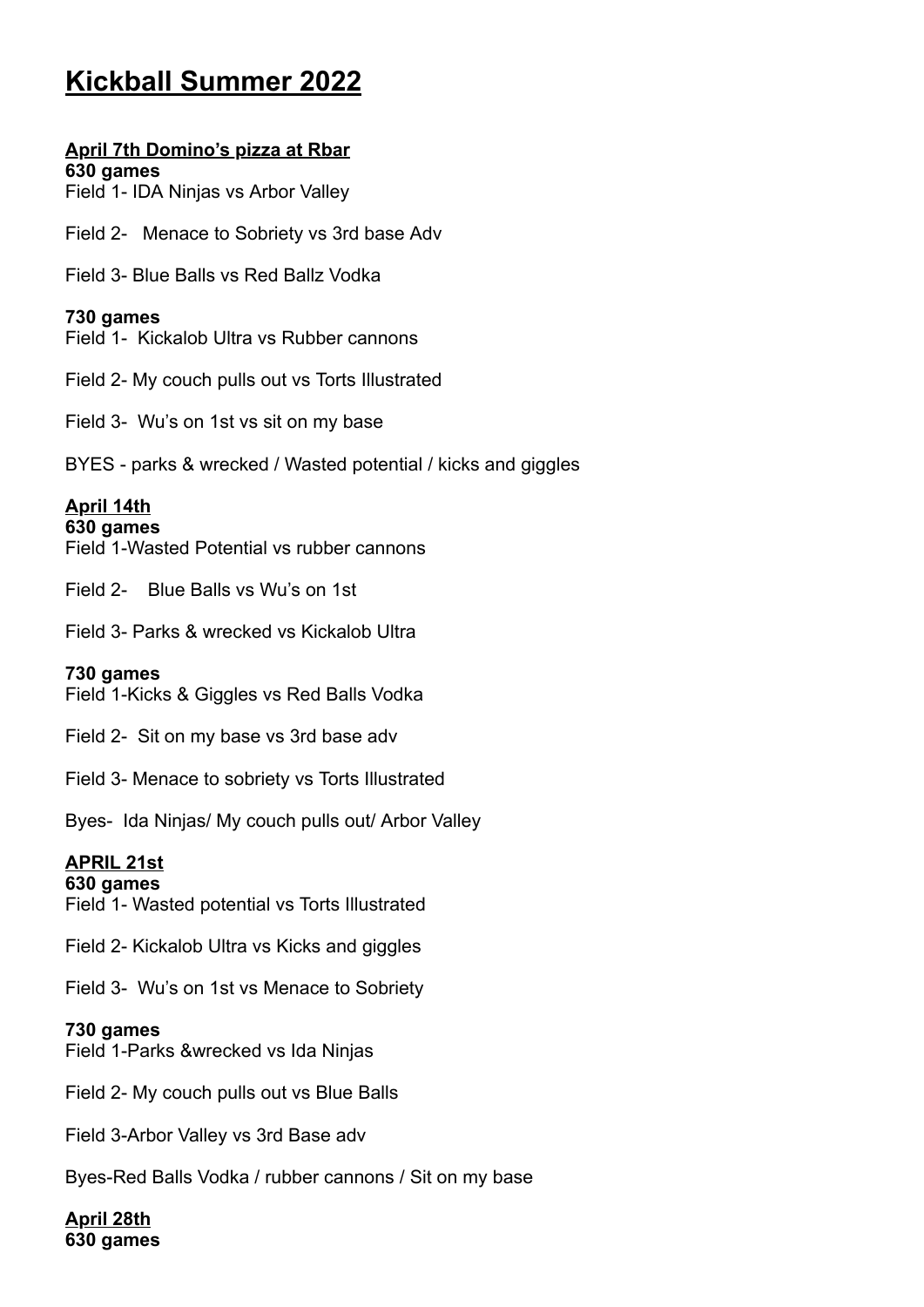Field 1- Ida Ninjas vs 3rd base adv

Field 2- My couch pulls out vs Sit on my base

Field 3-Parks & wrecked vs Blue balls

#### **730 games**

Field 1- arbor Valley vs Red Balls Vodka

Field 2- Menace to sobriety vs rubber cannons

Field 3- Wasted Potential vs Kicks & giggles

Byes- Kickalob Ultra / Was on 1st/ Torts Illustrated

### **May 5th. CINCO DE DRNKO PARTY**

**630 games** Field 1- Torts Illustrated vs Kicks & Giggles

Field 2- Wasted Potential vs Sit on my base

Field 3- Red Ballz Vodka vs rubber cannon

#### **730 games**

Field 1- 3rd base Adv vs Wu's on 1st

Field 2- Kickalob Ultra vs Blue Balls

Field 3- My couch pulls out / Menace to Sobriety

Byes- Ida Ninjas / Arbor valley / Parks & wrecked

### **May 12th**

#### **630 games**

Field 1- Kickalob ultra vs sit on my base

Field 2- Torts Illustrated vs rubber cannons

Field 3 -Wasted Potential vs Arbor Valley

#### **730 games**

Field 1-Parks Wrecked vs Red Ballz Vodka

Field 2- My couch pulls out vs Wu's on 1st

Field 3- Kicks & giggles vs Ida Ninjas

Byes- Blue balls/ 3rd base adv/ Menace to sobriety

### **May 19th**

#### **630 games**

Field 1- Parks & wrecked vs sit on my base

Field 2- Kickalob ultra vs Torts Illustrated

Field 3- My couch pulls out vs 3rd base adv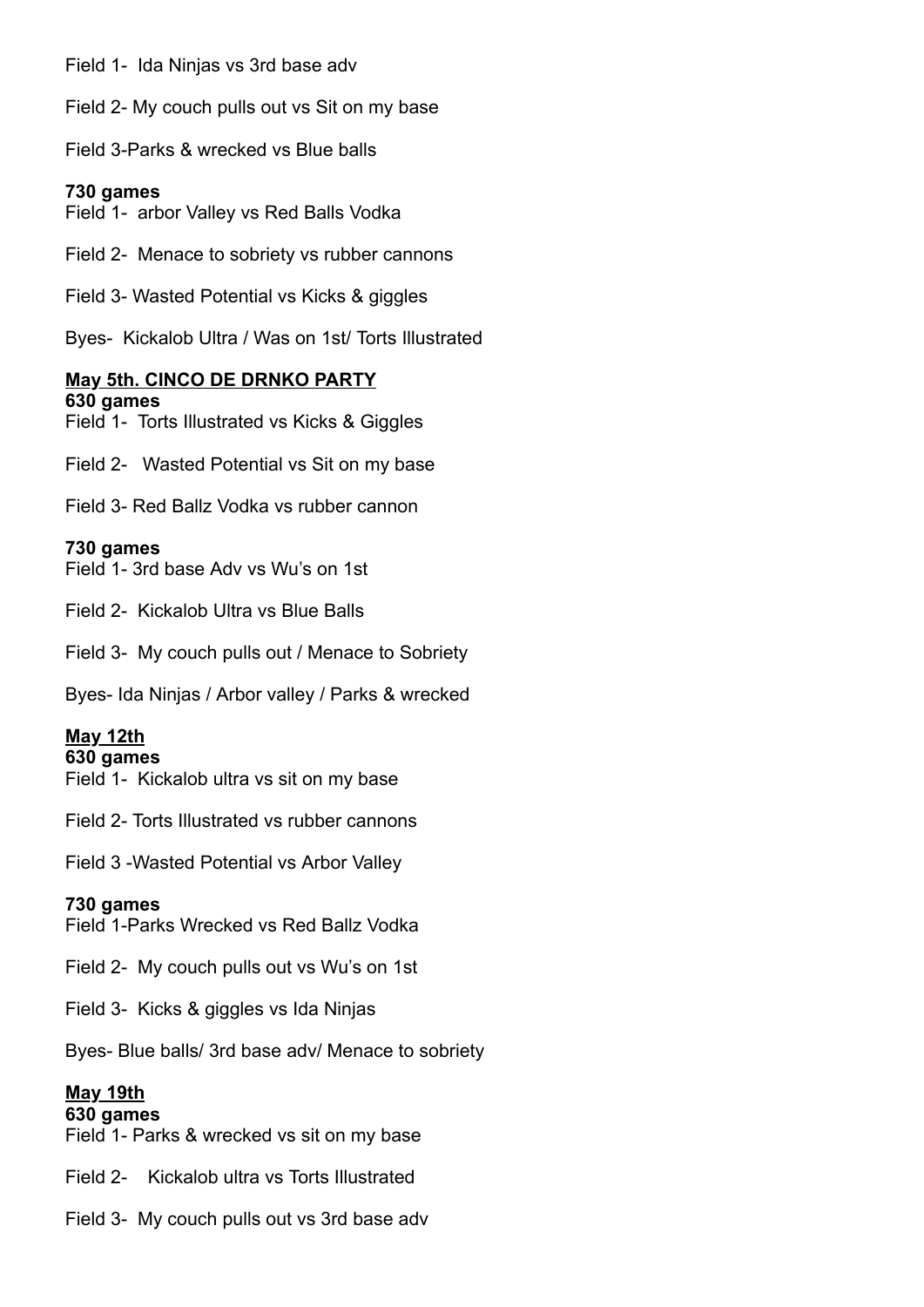### **730 games**

Field 1- Ida Ninjas vs Wu's on 1st

Field 2- Menace to sobriety vs Blue balls

Field 3- Arbor Valley vs Wasted Potential

Byes-kicks & giggles/ Hamilton/ Red Balls Vodka

## **May 26th**

### **630 games**

Field 1- Red Balls Vodka vs Menace Sobriety

Field 2- Blue Balls vs Hamilton

Field 3-Parks & wrecked Kicks & giggles

# **730 games**

Field 1- Arbor valley vs Sit on my base

Field 2- My couch pulls out vs Kickalob Ultra

Field 3- Ida Ninjas vs Torts Illustrated

Byes- 3rd base adv / Wu's on 1st/ Wasted Potential

# **June 2nd**

**630 games** Field 1-Hamiliton vs menace to sobriety

Field 2- My couch pulls out vs Kicks & giggles

Field 3-Wu's on 1st vs Parks & wrecked

### **730 games**

Field 1-3rd base adv vs Red Ballz vodka

Field 2- Kickalob ultra vs wasted potential

Field 3- Blue balls vs Arbor valley

Byes- Torts Illustrated / Sit on my base / Ida ninjas

#### **June 9th 630 game**s

Field 1-Ida ninjas vs red Ballz Vodka

Field 2-Blue balls vs Kicks & giggles

Field 3-Parks & wrecked vs 3rd base adv

# **730 games**

**Field 1-Hamiltion vs Wu's on 1st**